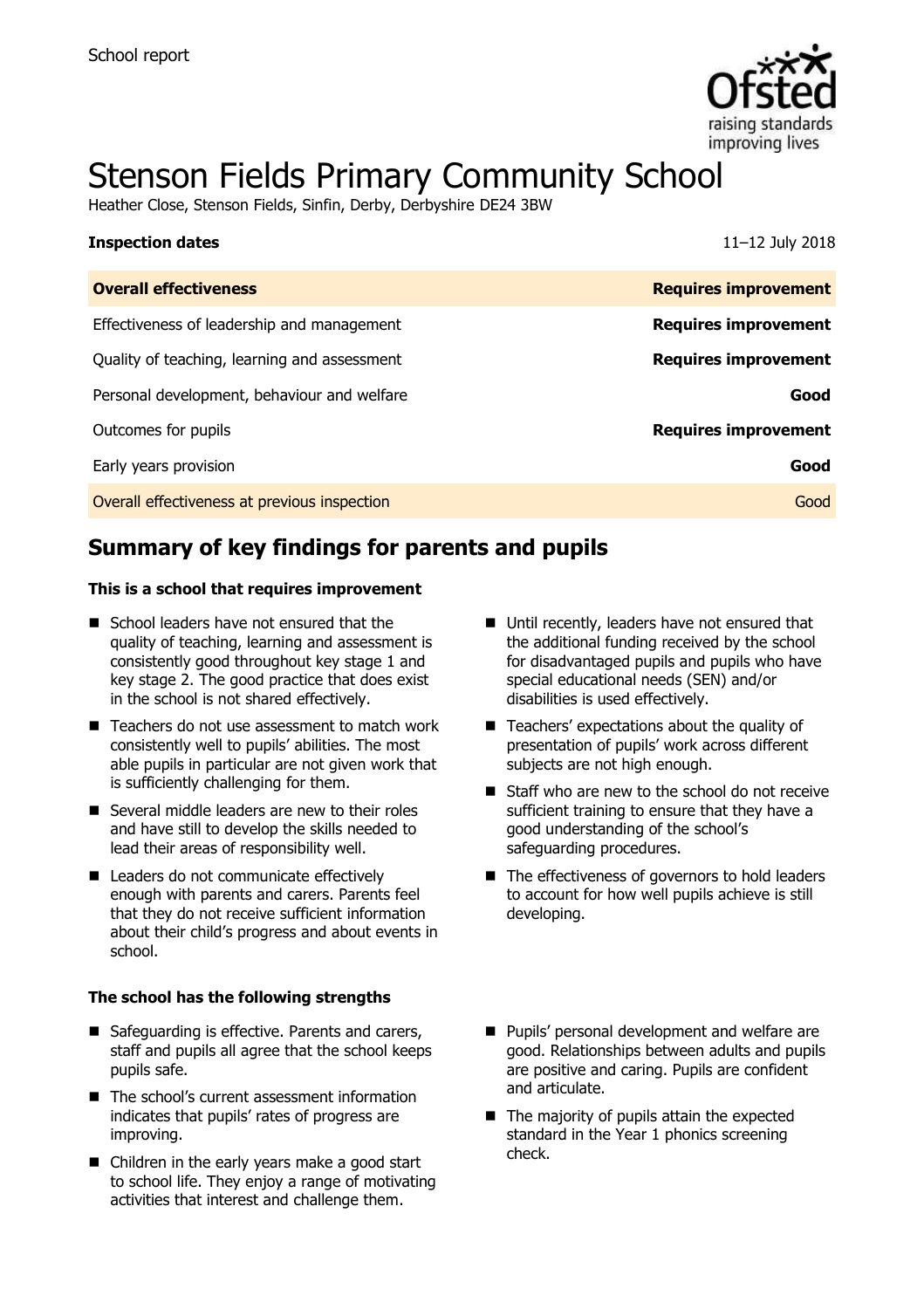

# **Full report**

#### **What does the school need to do to improve further?**

- Improve the effectiveness of leadership, management and governance to drive more rapid improvement by ensuring that:
	- members of the governing body hold school leaders to account effectively for pupils' progress and attainment
	- leaders and governors regularly and rigorously evaluate the use of additional funding to improve progress and attainment for disadvantaged pupils and pupils who have SEN and/or disabilities
	- middle leaders new to their areas of responsibility are supported to develop their skills so that they can take an active role in the improvement and evaluation of the areas they lead
	- plans to improve communication with parents are rapidly implemented
	- staff new to the school receive prompt and thorough safeguarding training so that they fully understand the school's procedures
- Improve the quality of teaching, learning and assessment in order to accelerate pupils' progress by:
	- ensuring that teachers plan work that is sufficiently challenging, particularly for the most able pupils
	- having consistently high expectations of the quality of pupils' work and insisting on high standards of presentation across subjects
	- sharing the existing good practice in the school effectively to raise teachers' expectations of what pupils can achieve.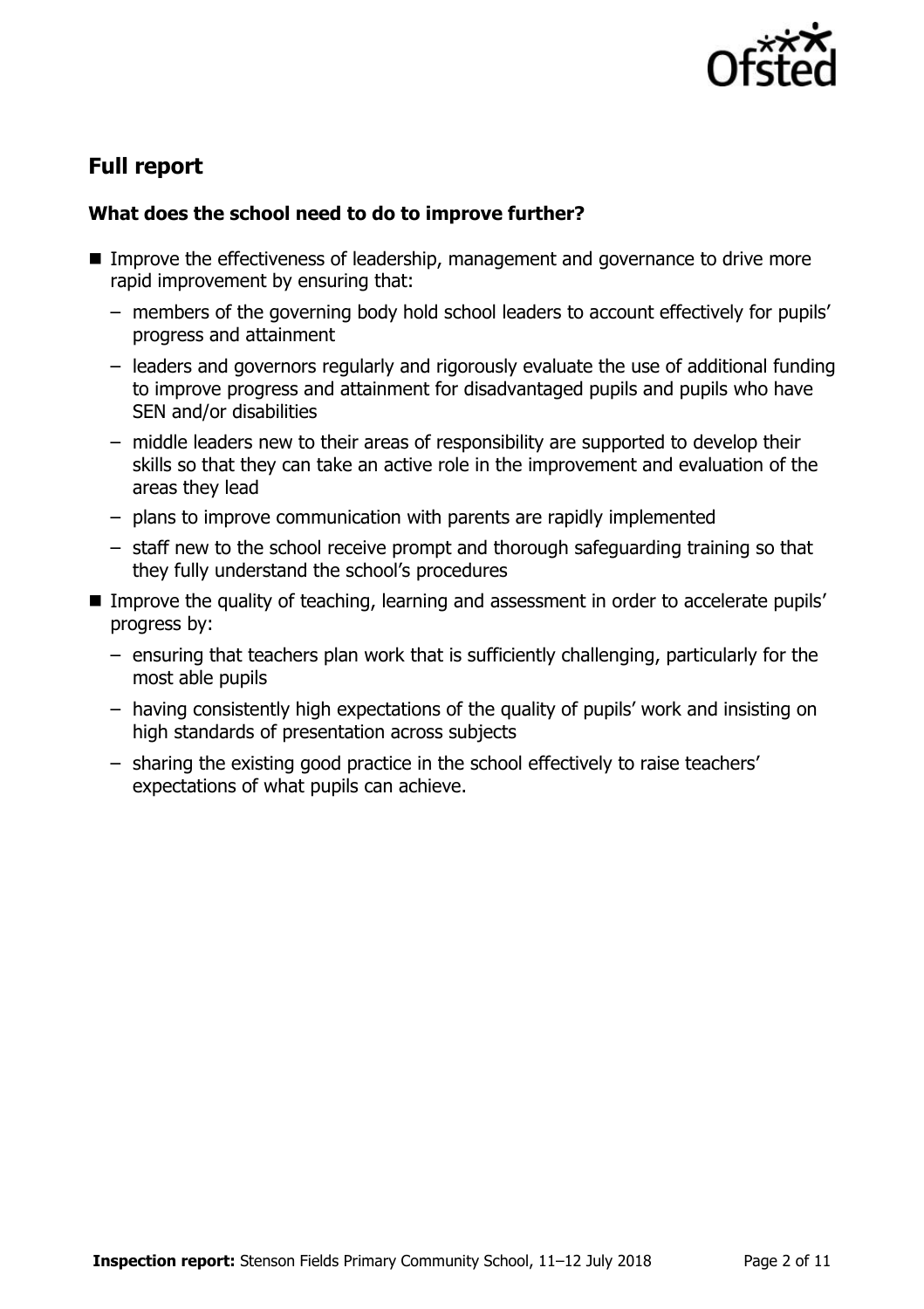

# **Inspection judgements**

#### **Effectiveness of leadership and management Requires improvement**

- Leaders including governors have not ensured that the quality of teaching, learning and assessment is consistently good across key stage 1 and key stage 2. Too often, pupils' learning has been interrupted by changes of teachers. Leaders have not been quick enough in addressing underperformance in teaching.
- Leaders have improved the teaching and learning of mathematics and writing. Consistent approaches to these subjects are now established across the school. However, leaders have not ensured that teachers provide sufficiently challenging work for the most able pupils to ensure that they make more rapid progress.
- During the last year, there have been changes to senior and middle leadership. Middle leaders, including the coordinator for pupils who have SEN and/or disabilities, have only recently begun to take responsibility for the strategic oversight and evaluation of pupils' progress in reading, writing and mathematics. They are in the early stages of developing the skills they need to fulfil their roles.
- Since the previous inspection, leaders have begun to improve the way they use additional funding to raise standards for disadvantaged pupils and pupils who have SEN and/or disabilities. Consequently, there have been some improvements in the progress made by disadvantaged pupils in some year groups. Nevertheless, the progress disadvantaged pupils and pupils who have SEN and/or disabilities make in different subjects varies too much from that of their in-school peers.
- The majority of parents who spoke with inspectors and who responded to Ofsted's online questionnaire were frustrated with the school's lack of communication with them regarding their child's progress and the day-to-day running of the school.
- The headteacher is ambitious for the school. She has received good-quality support for school improvement from the local authority. She has correctly identified the necessary actions needed to improve the school. However, many of these actions have not been implemented but are planned for the coming academic year. A new assistant headteacher has been appointed to start work at the school in September, to further strengthen the capacity of the senior leadership team to drive improvements.
- The majority of staff, including those new to teaching, say that they feel proud to work at the school. They appreciate the support and training provided by leaders to improve their practice.
- Leaders ensure that the school's curriculum is broad and balanced and promotes pupils' spiritual, moral, social and cultural development well. Pupils have opportunities to develop their skills and knowledge well across a range of subjects. Pupils enthusiastically told inspectors about topics and activities that have inspired them, including learning about the ancient Greeks and writing for the school newspaper.
- **Pupils are well prepared for life in modern Britain. They are taught to embrace** diversity. As one pupil explained to an inspector: 'People may be born in different countries and speak different languages but we are all equal.'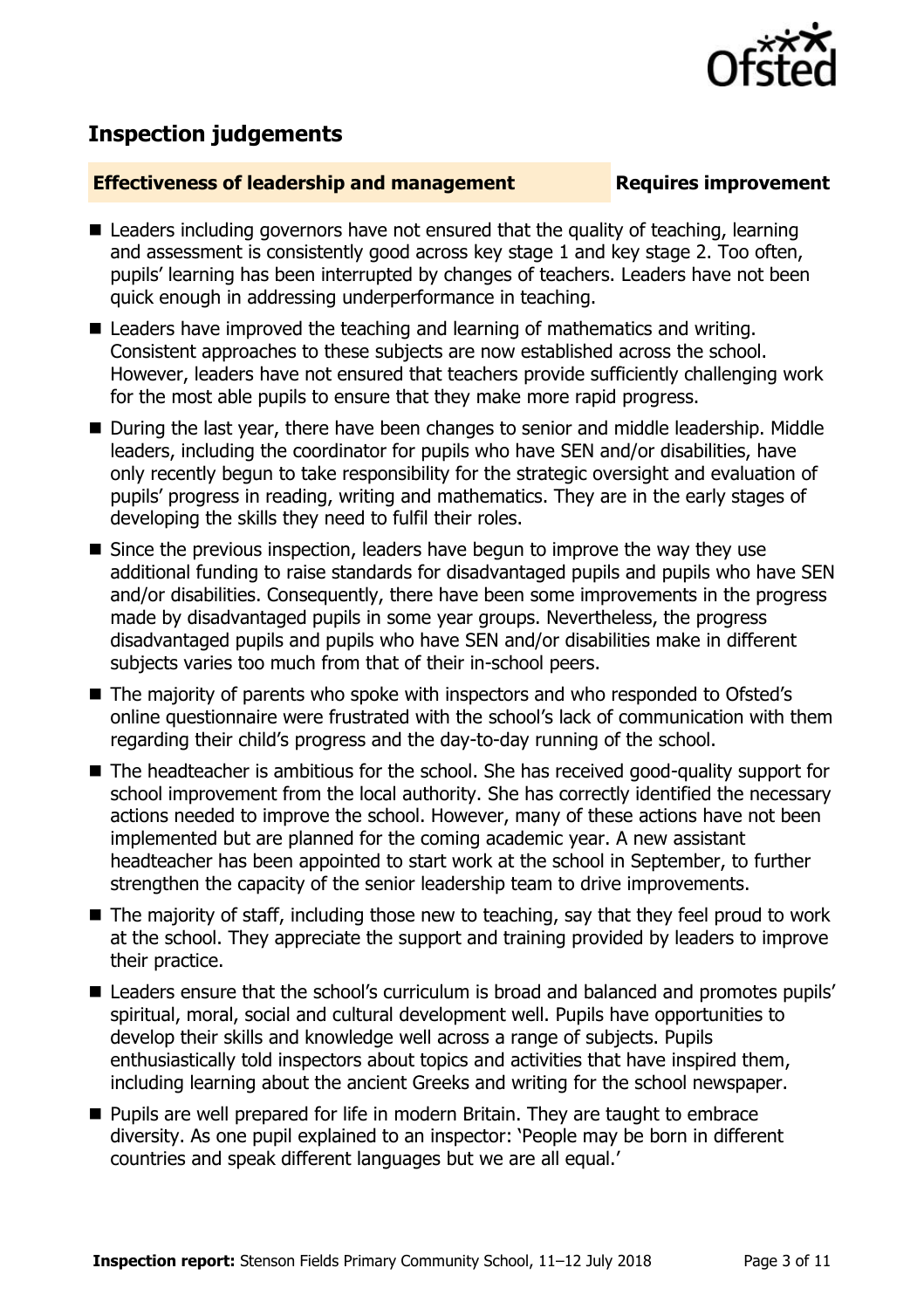

#### **Governance of the school**

- Since the previous inspection, members of the governing body have improved their understanding of the information they are provided with about pupils' progress and attainment. Their ability to hold leaders to account for pupils' achievement is improving. However, these improvements are in the early stages.
- Governors are aware of their duty to monitor the use of additional funds, such as the pupil premium and funding for pupils who have SEN and/or disabilities. They recognise that, in the past, this has not been used as well as it could have been to improve the achievement of these pupils. Governors are becoming more rigorous in their actions to ensure that this funding is used well. Nevertheless, disadvantaged pupils and pupils who have SEN and/or disabilities do not make consistently strong progress across the school.
- Governors are aware of their responsibilities and visit the school regularly to meet with leaders, staff and pupils. The visits help governors to understand the performance of the school in areas such as the quality of teaching and learning. After these visits, governors write reports and share them with other governors, ensuring that the governing body is made aware of any issues and can take necessary action.

### **Safeguarding**

- The arrangements for safeguarding are effective. There is a good culture of safeguarding throughout the school. However, safeguarding training for staff new to the school is not as thorough or as timely as it should be. Consequently, some new staff are unsure of the school's procedures.
- Leaders ensure that the school's employment checks are in place in line with statutory requirements.
- The governing body ensures that leaders provide a safe environment and that policies and procedures for safeguarding are implemented.
- Records for safeguarding are well maintained and demonstrate that leaders are tenacious in following up concerns. Leaders work in partnership with external agencies where necessary, to ensure the well-being of pupils.

#### **Quality of teaching, learning and assessment Requires improvement**

- The quality of teaching, learning and assessment across key stage 1 and key stage 2 is inconsistent. Some pupils do not progress and learn as well as they should.
- Teachers do not consistently challenge the most able pupils in different subjects. For example, when looking at pupils' books, inspectors saw repeated examples of the most able pupils being given work that was similar to that given to pupils of lower ability.
- Teachers' expectations about the standards of presentation in pupils' work across subjects are not high enough.
- Since the previous inspection, there have been significant improvements across the school in the consistency of the teaching of writing and mathematics. Teachers have a secure understanding of the strategies they use. However, teachers often provide all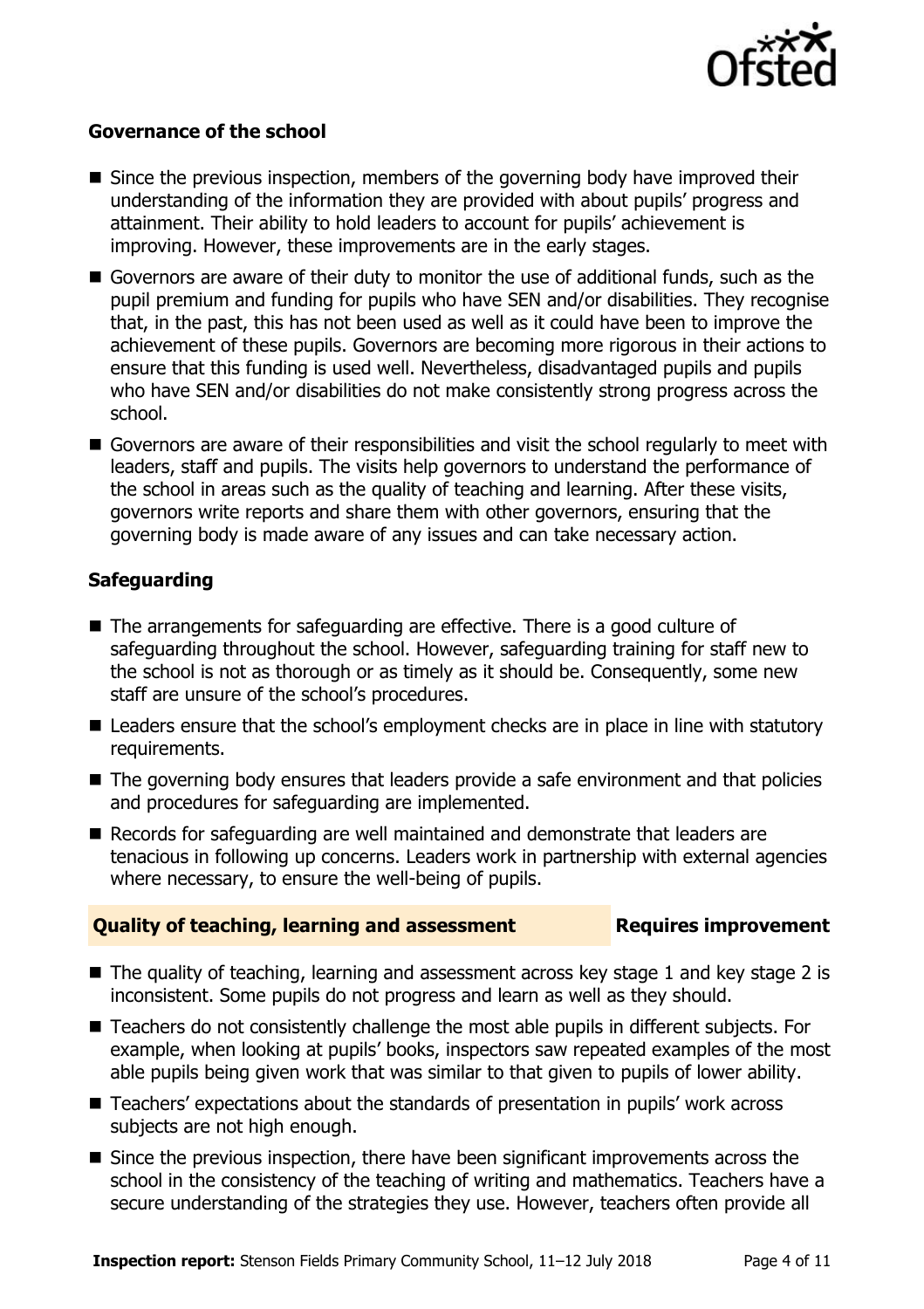

pupils with the same work. Too often, the most able pupils sit and wait while other pupils catch up. They are not given work that sufficiently extends their thinking and deepens their understanding.

- At the previous inspection, teachers were asked to teach pupils how to use punctuation and grammar accurately in their writing in different subjects. Inspectors' scrutiny of pupils' books shows that teachers have improved their teaching of these aspects in pupils' writing. Teachers frequently check the accuracy of pupils' grammar and punctuation in their writing across different subjects.
- The teaching of mathematics has improved across the school. Work in pupils' books and inspectors' observations of teaching show that teachers provide regular opportunities for pupils to solve problems and explain their mathematical reasoning.
- Teachers demonstrate a secure knowledge of the subjects they teach. They use modelling and resources well to help pupils understand what they are learning. For example, Year 6 teachers used an animated film clip to help pupils develop their descriptive writing. Pupils were challenged to explain their language choices to ensure they were appropriate and created a vivid image for the reader. For example, one pupil described the heightened emotional state of a character in his story. He wrote, 'adrenaline was rushing through his bite-sized veins'.
- $\blacksquare$  The teaching of phonics is effective. The majority of Year 1 pupils acquire a good knowledge of phonics. This supports their reading and writing. Pupils who read their books to inspectors were confident and used their phonics skills well. Records show that pupils read regularly.
- In the majority of lessons seen by inspectors, teachers use effective questioning to encourage pupils to explain their understanding and to address misconceptions. For example, Year 5 pupils told me that they felt confident to go back and correct their mathematics work, because the teacher had helped them to understand what they had done wrong.
- Teachers and teaching assistants develop effective relationships with pupils. They give pupils encouragement and praise. This has a positive effect in keeping pupils motivated and interested in their learning.

#### **Personal development, behaviour and welfare Good**

### **Personal development and welfare**

- The school's work to promote pupils' personal development and welfare is good.
- The school has a friendly atmosphere, and pupils enjoy learning. Relationships between pupils and staff are positive. Pupils say they feel safe in school and that their teachers help them with any worries they may have.
- **Pupils are taught how to keep safe in a variety of situations, including when using the** internet and social media. The majority of parents who spoke with inspectors and who responded to Ofsted's online survey Parent View confirmed that the school keeps their child safe.
- **Pupils are proud of their school. They are confident to talk to visitors and socialise well.**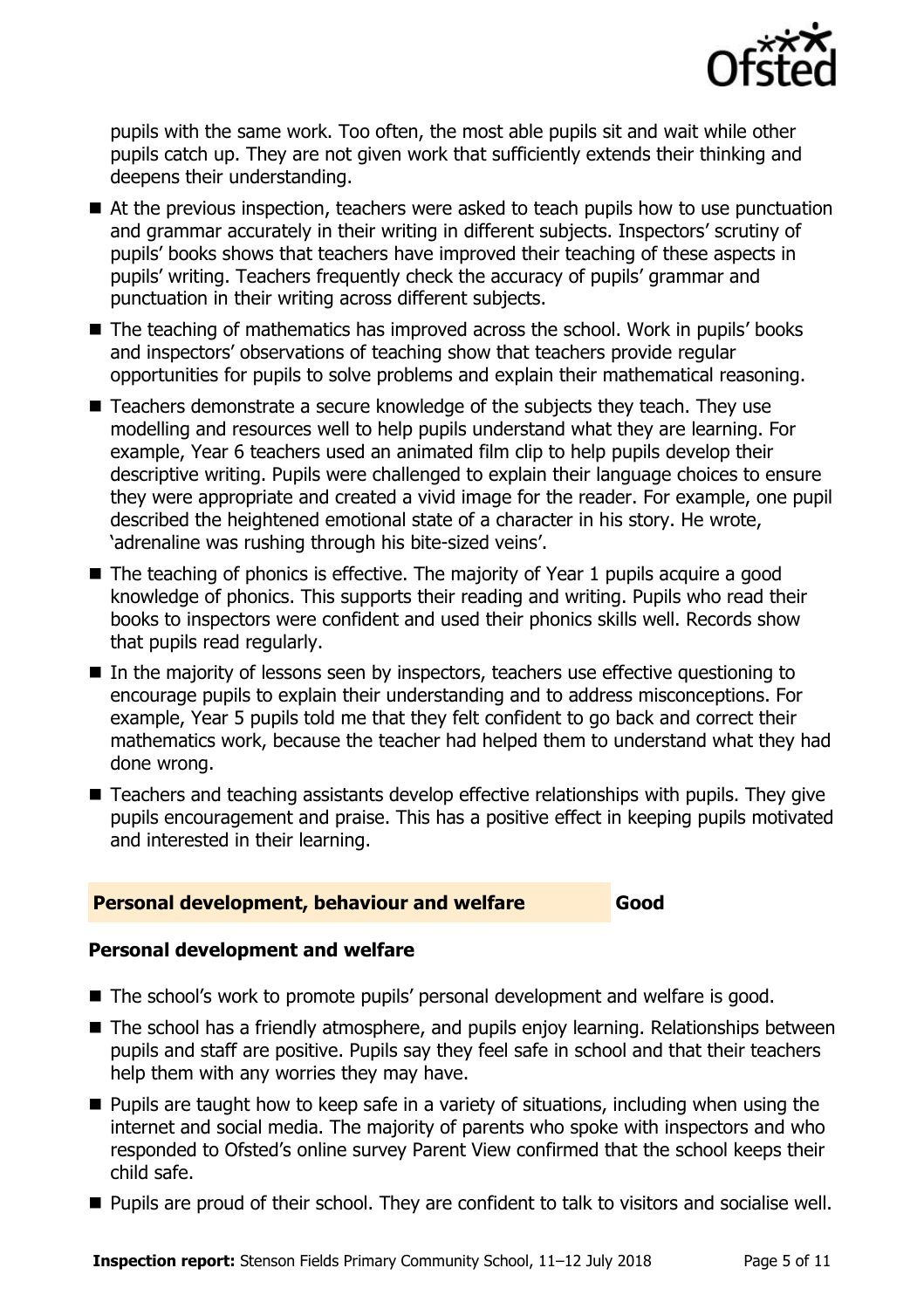

They enjoy responsibility through their elected positions of, for example, eco warriors and members of the school council. Through these roles, they are encouraged to take an active part in decision-making for the school.

■ Leaders promote healthy lifestyles effectively. Pupils were able to explain to inspectors the importance of staying healthy by eating well and exercising regularly. They also understand how the school supports their mental and emotional health through the nurture provision and 'busy bees' lunchtime club. They enjoy a wide range of clubs and activities provided by the school, including the variety of different sports clubs and competitions.

#### **Behaviour**

- The behaviour of pupils is good. The school is a calm environment where pupils behave well in lessons and around the school.
- **Pupils are clear about the expectations for behaviour, which are positively promoted by** teachers and staff.
- **Pupils understand the different forms that bullying can take. They say that incidents of** bullying or poor behaviour do sometimes happen, but staff deal with them promptly and effectively. A minority of parents expressed concerns about how the school handles bullying. However, records shared with inspectors show that instances of bullying are rare and are handled appropriately, in line with the school's behaviour policy.
- **Pupils are often encouraged to work together in lessons and express their opinions.** They cooperate well and show mutual respect for one another. In some lessons, pupils lost concentration if their work was not well matched to their needs.
- **Procedures for monitoring the attendance of pupils are robust. Leaders work closely** with families and external agencies. They ensure that families are supported and pupils are safe and attend school regularly. Attendance is close to the national average.

#### **Outcomes for pupils Requires improvement**

- Pupils' progress in reading, writing and mathematics (combined) at the end of key stage 2 has been below national averages for the last two years. This has declined further for all pupils this year.
- In 2017, at the end of key stage 2, standards of attainment in reading, writing and mathematics were below national averages. Standards have declined further this year.
- Standards of attainment in 2017 at the end of key stage 1 in reading and mathematics were above national averages but were below in writing. Standards declined in reading and mathematics this year. In writing, standards remained in line with 2017.
- Although improving, the progress disadvantaged pupils make in some year groups from their starting points is not as good as that of their peers.
- The most able pupils in the school do not make the progress that they are capable of in a variety subjects, including in English and mathematics.
- Pupils who have SEN and/or disabilities make inconsistent progress in different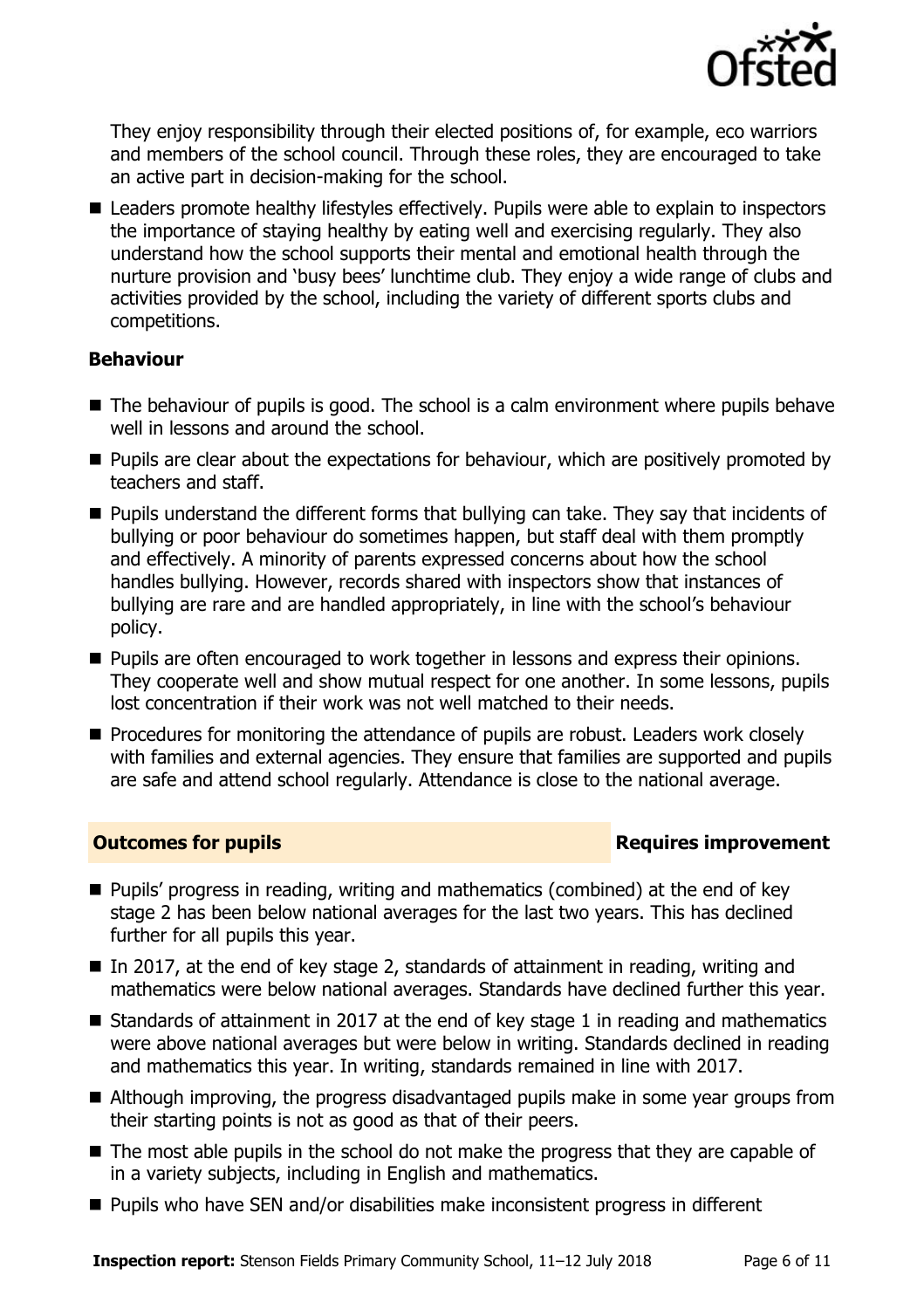

subjects, from their starting points.

- Current school information shows that, in some year groups, pupils' rates of progress are improving in all subjects. An increasing proportion of pupils, including those who are disadvantaged, are currently making at least expected progress from their starting points.
- For the last two years, the proportion of pupils who attained the required standard in the Year 1 phonics screening check was above national averages. School information indicates that the majority of current pupils have attained the expected standard.
- **Pupils who speak English as an additional language make good progress in their** learning in different subjects across the school.

#### **Early years provision Good Good**

- Leadership of the early years is good. The leader for early years is passionate about her role and has high expectations for children's learning. Provision in the Reception Year is planned well to ensure that children's needs are met through a variety of stimulating activities.
- The majority of children start the Reception Year with skills that are typical for their age. Good teaching and nurturing enable children to make good progress. Over the last two years, the proportion of children achieving a good level of development by the end of the Reception Year has been in line with or above the national average. Current school information shows the proportion will be similar this year.
- The early years leader ensures that the Reception Year classes are inclusive. Children who speak English as an additional language and those who have SEN and/or disabilities are supported well. Additional adult support and activities are carefully planned to meet children's needs. Children who speak English as an additional language and those who have SEN and/or disabilities thrive, along with other children in the early years. They are well prepared for Year 1.
- Teachers in the Reception classes constantly check the progress of children's learning. They use the evidence they collect from their assessments to make sure that children are making good progress across the early years curriculum. The early years leader frequently checks the accuracy of this information with colleagues working in other schools.
- The early years leader encourages parents to take an active part in their children's learning. Parents are able to see what their children have been learning and contribute to their children's learning journeys through an online assessment tool.
- The Reception Year classes are inspiring and motivating places for children to learn. Children receive regular opportunities to develop their knowledge and skills in different areas of the curriculum. Children are encouraged to investigate and develop their independence. For example, when children independently ride tricycles they avidly discuss the actions they need to take when they ride up to the different road signs and a zebra crossing.
- Children's reading, writing and mathematics skills are developed well. Teachers plan frequent opportunities to develop these skills through exciting learning activities. For example, children develop their understanding of number through solving problems to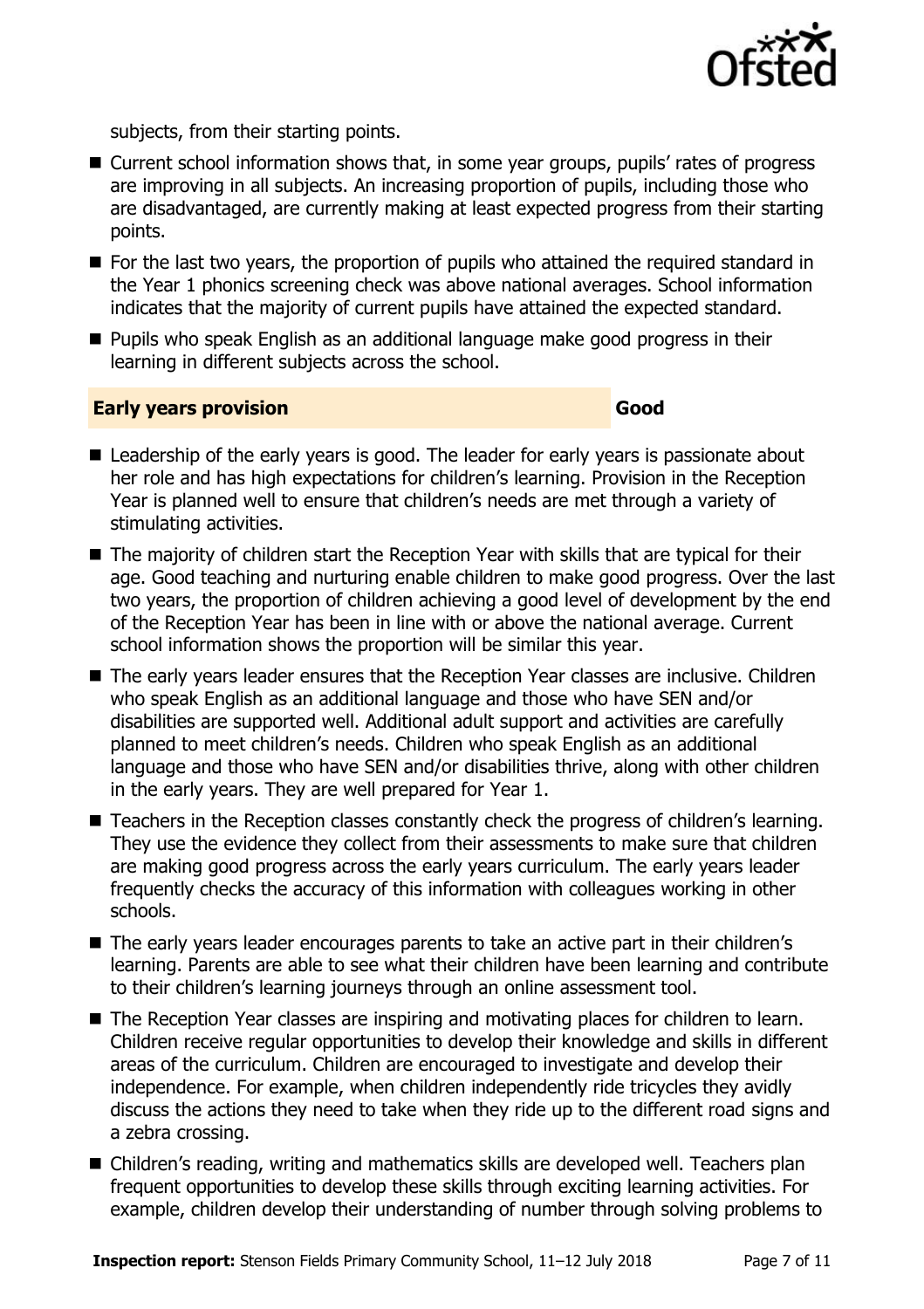

match the correct number on a key to unlock a padlock. Children are encouraged to develop their writing through a variety of tasks linked to a theme. For example, children independently created and labelled treasure maps linked to their topic of learning about the seaside. Adults develop children's early reading skills through effective teaching of phonics and shared reading experiences.

Relationships between adults and children in the early years are positive and caring. Children are kept safe and make a good start to their school life. Well-structured routines and procedures mean that children move between the learning areas and classes safely. Children enjoy their learning. They work together happily and behave well.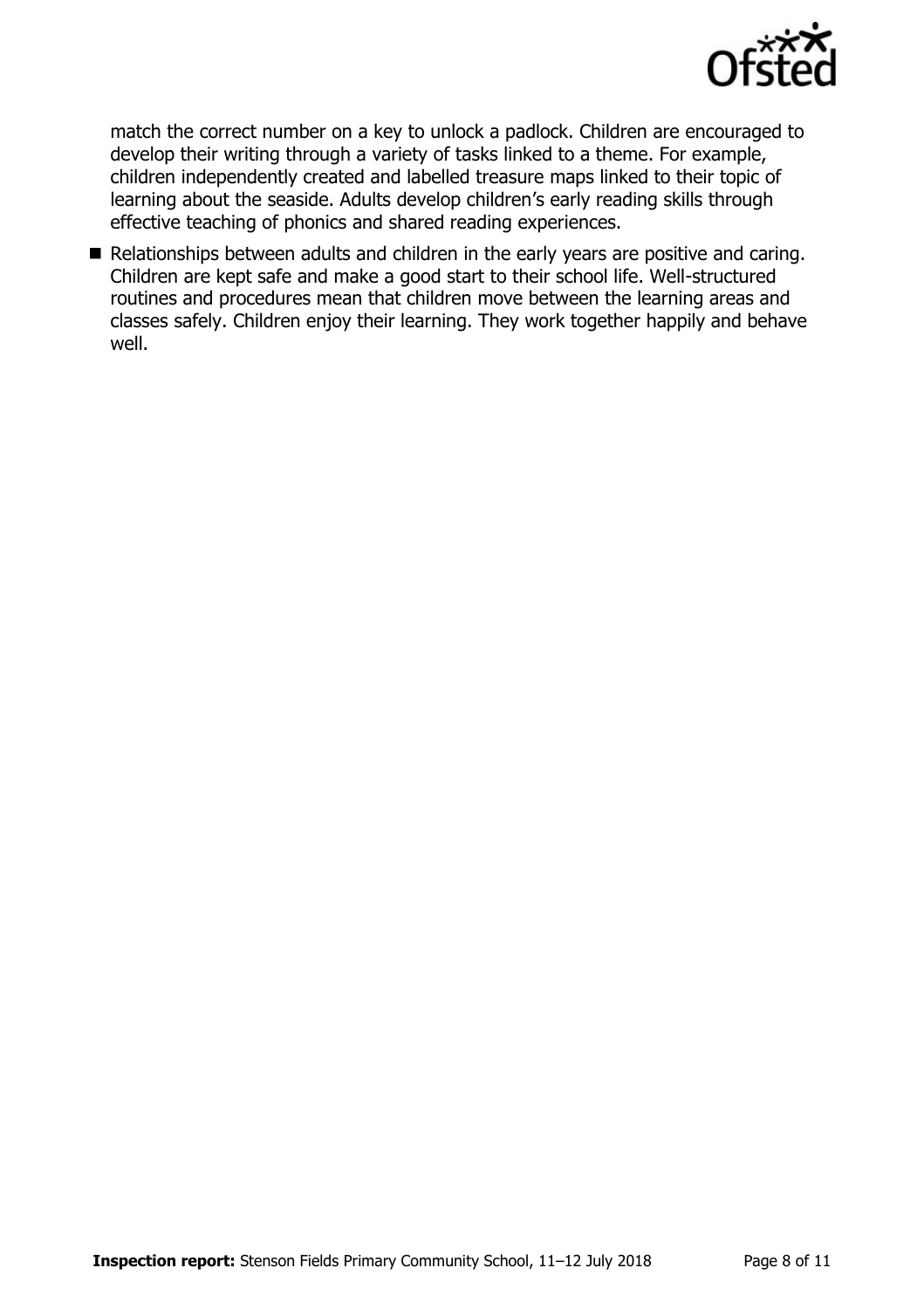

# **School details**

| Unique reference number | 112781     |
|-------------------------|------------|
| Local authority         | Derbyshire |
| Inspection number       | 10048123   |

This inspection of the school was carried out under section 5 of the Education Act 2005.

| Type of school                      | Primary                              |
|-------------------------------------|--------------------------------------|
| School category                     | Community                            |
| Age range of pupils                 | 4 to 11                              |
| <b>Gender of pupils</b>             | Mixed                                |
| Number of pupils on the school roll | 390                                  |
| Appropriate authority               | The governing body                   |
| Chair                               | <b>Andrew Foster</b>                 |
| <b>Headteacher</b>                  | Joanne Sadler                        |
| Telephone number                    | 01332772452                          |
| Website                             | www.stensonfieldsprimary.co.uk       |
| <b>Email address</b>                | info@stensonfields.derbyshire.sch.uk |
| Date of previous inspection         | 18 January 2018                      |

### **Information about this school**

- The school is a larger-than-average-sized primary school.
- The majority of pupils are from White British backgrounds. The proportion of pupils from minority ethnic backgrounds is above the national average. The proportion of pupils who speak English as an additional language is above the national average.
- The proportion of pupils eligible for the pupil premium is lower than average.
- $\blacksquare$  The proportion of pupils who have SEN and/or disabilities is lower than average.
- The school accesses support for school improvement from the local authority.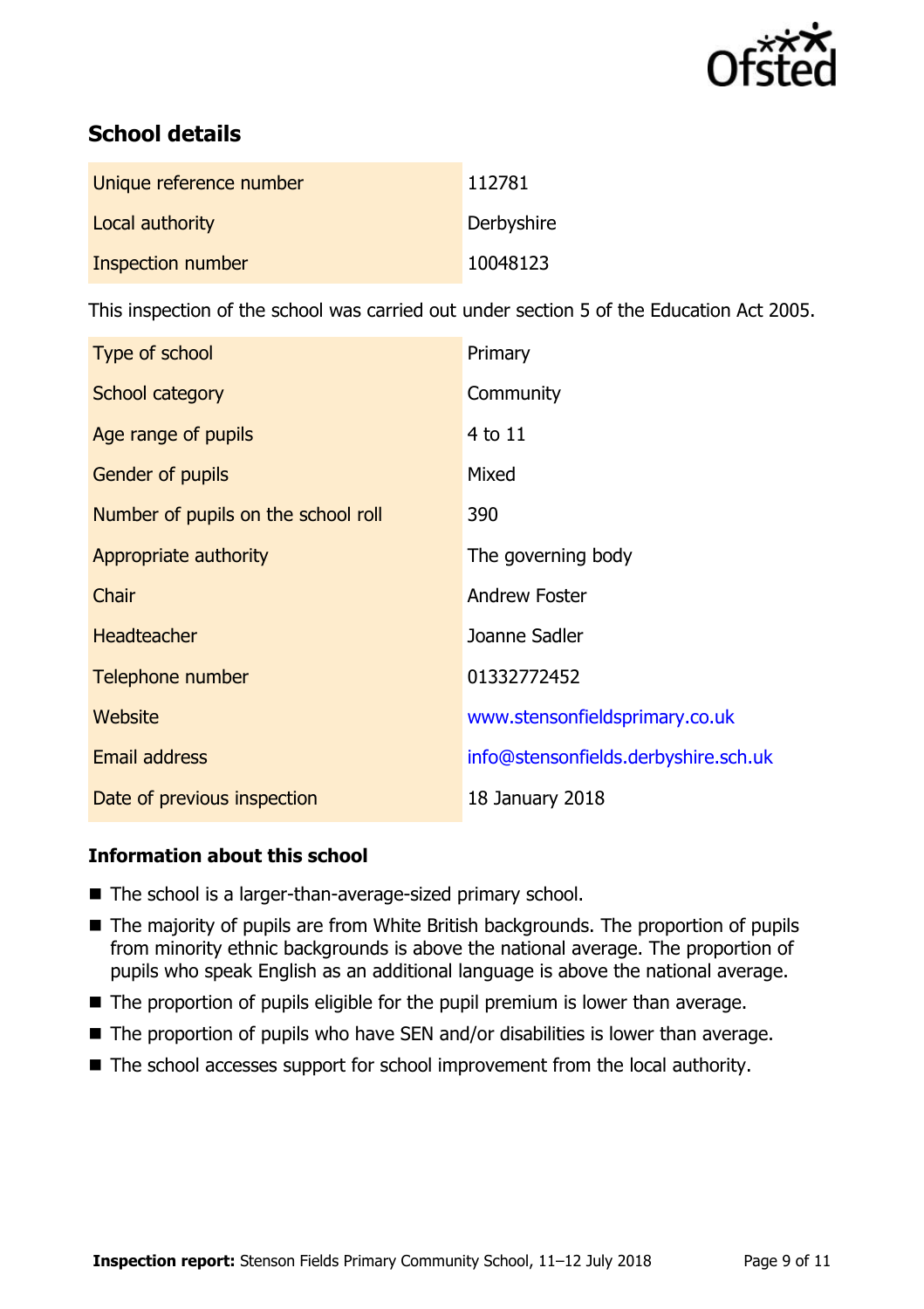

# **Information about this inspection**

- Inspectors observed teaching in all year groups. They observed the teaching of reading and listened to pupils reading. Inspectors talked to pupils about their school and looked at examples of pupils' work.
- Inspectors held meetings with the headteacher, assistant headteacher and several middle leaders, including those for English and mathematics. The lead inspector met with members of the governing body and a representative from the local authority.
- **Inspectors spoke with parents informally at the start of the school day. They took** account of the 70 responses to the Ofsted online questionnaire (Parent View) and the 15 responses to Ofsted's online questionnaire for staff.
- There were no responses to Ofsted's online questionnaire for pupils.
- Inspectors looked at a range of documents, including: the school's self-evaluation of current performance and plans for improvement; the school's most recent information on the achievement and progress of pupils; information relating to the safeguarding of pupils; information about the behaviour management of pupils; information relating to the school's use of the pupil premium funding and funding for pupils who have SEN and/or disabilities; the school's most recent information relating to the attendance of pupils; and minutes from meetings of the governing body.

#### **Inspection team**

| Stephanie Innes-Taylor, lead inspector | Her Majesty's Inspector |
|----------------------------------------|-------------------------|
| <b>Gill Weston</b>                     | Ofsted Inspector        |
| <b>Ann Cruickshank</b>                 | Ofsted Inspector        |